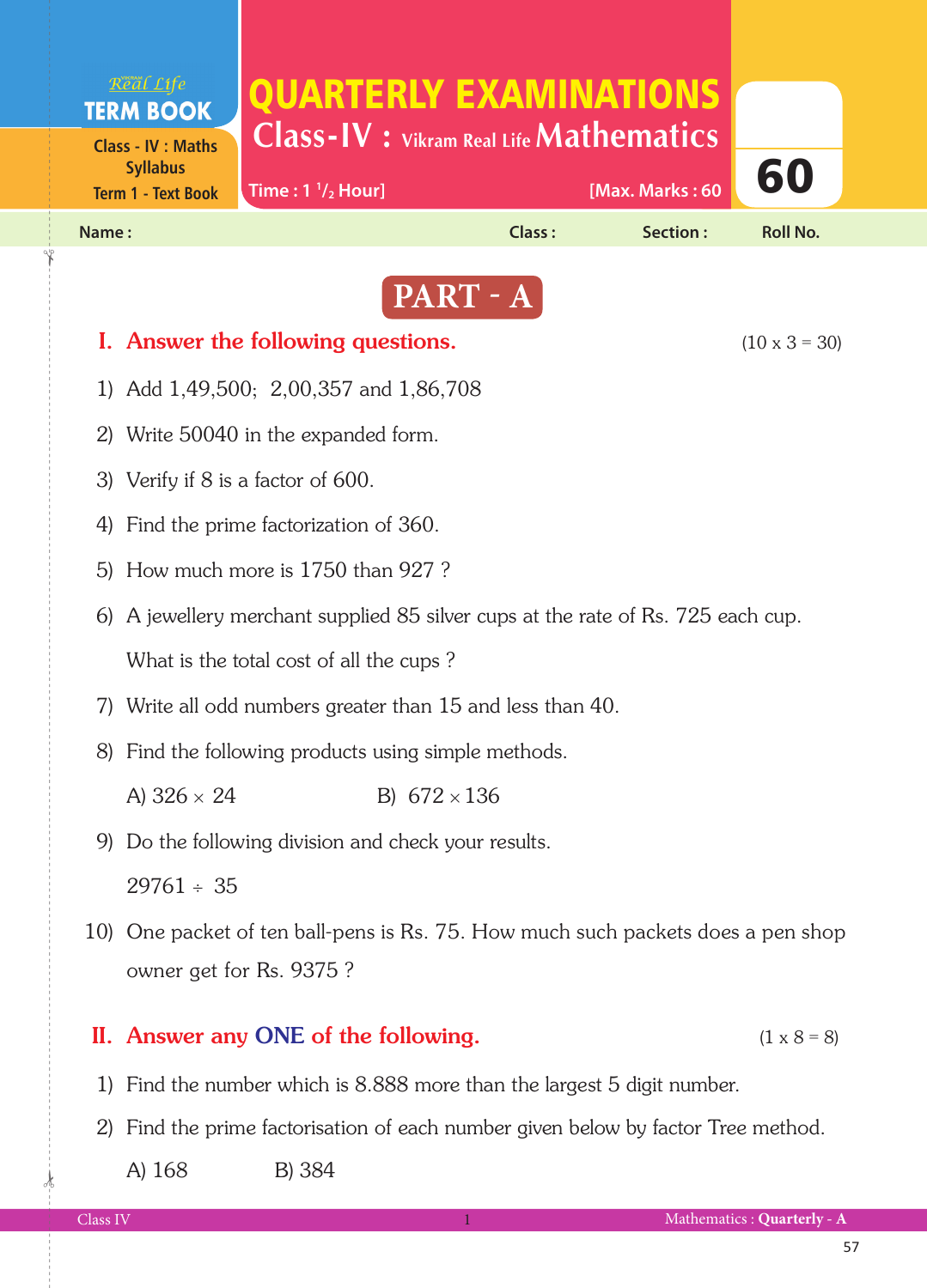## III. Answer any ONE of the following.  $(1 \times 8 = 8)$

- 1) Find the product of 627 and 42 and divide it by 66.
- 2) By how much is the sum of 13,428 and 25,796 less than 40,000 ?

## IV. Answer any ONE of the following.  $(1 \times 8 = 8)$

- 1) Find the following products.
	- A)  $2038 \times 19$  B)  $1225 \times 45$
- 2) A company sold two cars for Rs. 2,19,275 and 3,05,000. How much more money did the company get on the second car, than on the first ?

## **V.** Answer any ONE of the following.  $(1 \times 6 = 6)$

- 1) The annual membership fee of each member of a society is Rs. 150. If a sum of Rs. 34,500 is collected from all the members in a year, find the number of members.
- 2) In a town there are 2,13,987 Hindus, 94,075 Muslims, 82,169 Christians and 47,308 others. What is the total population of the town ?

✫ ✫ ✫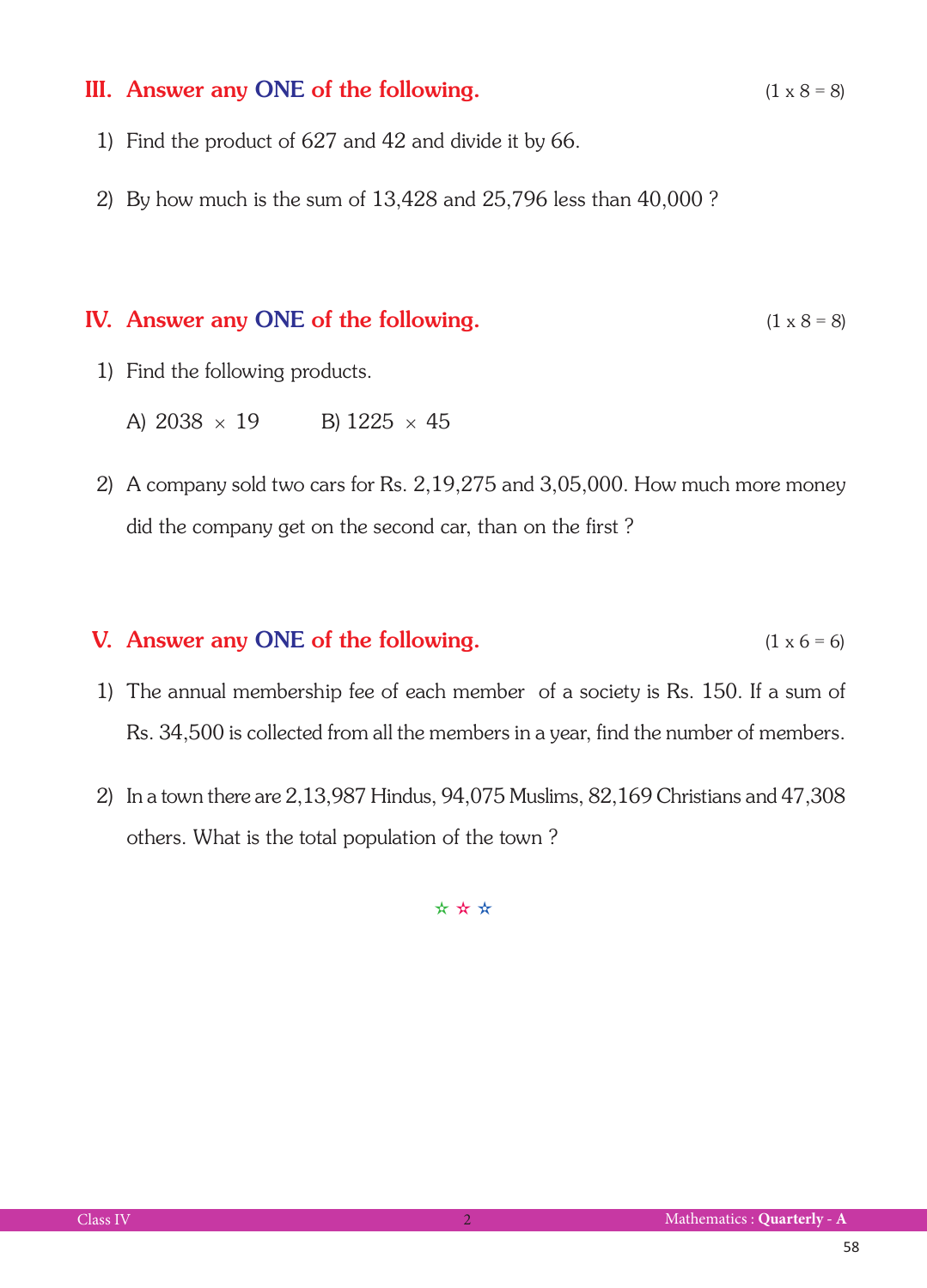| Real Life<br><b>TERM BOOK</b>                                             |                                     | QUARTERLY EXAMINATIONS                                                 |        |           |               |             |                 |                      |  |
|---------------------------------------------------------------------------|-------------------------------------|------------------------------------------------------------------------|--------|-----------|---------------|-------------|-----------------|----------------------|--|
| <b>Class - IV : Maths</b><br><b>Syllabus</b><br><b>Term 1 - Text Book</b> |                                     | <b>Class-IV</b> : Vikram Real Life <b>Mathematics</b><br>Time: 1 Hour] |        |           |               |             | [Max. Marks: 40 | 40                   |  |
| Name:                                                                     |                                     |                                                                        |        |           | <b>Class:</b> |             | Section:        | <b>Roll No.</b>      |  |
|                                                                           |                                     |                                                                        |        | PART - B  |               |             |                 |                      |  |
|                                                                           |                                     | I. Choose the correct answer.                                          |        |           |               |             |                 | $(10 \times 1 = 10)$ |  |
|                                                                           |                                     | 1) $70000 + 9000 + 30 + 2$                                             |        |           |               |             |                 |                      |  |
|                                                                           | a) 70932                            |                                                                        |        | b) 79032  |               | c) 79302    |                 |                      |  |
|                                                                           |                                     |                                                                        |        |           |               |             |                 |                      |  |
| a) $10$                                                                   |                                     |                                                                        |        | b) $100$  |               | c) $1000$   |                 |                      |  |
|                                                                           | 3) 10 is a factor of                |                                                                        |        |           |               |             |                 |                      |  |
| a) $25$                                                                   |                                     |                                                                        |        | b) $30$   |               | c) $45$     |                 |                      |  |
|                                                                           |                                     | 4)  is an even prime.                                                  |        |           |               |             |                 |                      |  |
| a) $4$                                                                    |                                     |                                                                        | b) $2$ |           | c) $6$        |             |                 |                      |  |
|                                                                           | 5) $52,496 - 31,284 =$              |                                                                        |        |           |               |             |                 |                      |  |
|                                                                           | a) 11221                            |                                                                        |        | b) 21212  |               | c) $21102$  |                 |                      |  |
|                                                                           | 6) $2 \times 3 \times 4 \times 5 =$ |                                                                        |        |           |               |             |                 |                      |  |
| a) $100$                                                                  |                                     |                                                                        |        | b) 120    |               | c) $140$    |                 |                      |  |
|                                                                           | 7) 2900 $\times$ 0 =                |                                                                        |        |           |               |             |                 |                      |  |
| a) 1600                                                                   |                                     |                                                                        | b) $0$ |           |               | c) $1600-0$ |                 |                      |  |
|                                                                           | 8) $8311 \div 100 =$                |                                                                        |        |           |               |             |                 |                      |  |
| a) 83                                                                     |                                     |                                                                        |        | b) $83.1$ |               | c) $83.11$  |                 |                      |  |
|                                                                           |                                     | 9) $18304$ place value of 1 is                                         |        |           |               |             |                 |                      |  |
|                                                                           | a) 10000                            |                                                                        |        | b) 1000   |               | c) $100$    |                 |                      |  |
|                                                                           | 10) $\div$ 1 = 444                  |                                                                        |        |           |               |             |                 |                      |  |
| a) 444                                                                    |                                     |                                                                        | b) $1$ |           | c) $4$        |             |                 |                      |  |
|                                                                           | II. Fill in the blanks.             |                                                                        |        |           |               |             |                 | $(10 \times 1 = 10)$ |  |
| 1)                                                                        |                                     |                                                                        |        |           |               |             |                 |                      |  |
| 2)                                                                        |                                     |                                                                        |        |           |               |             |                 |                      |  |
|                                                                           |                                     |                                                                        |        |           |               |             |                 |                      |  |
|                                                                           |                                     |                                                                        |        |           |               |             |                 |                      |  |

1